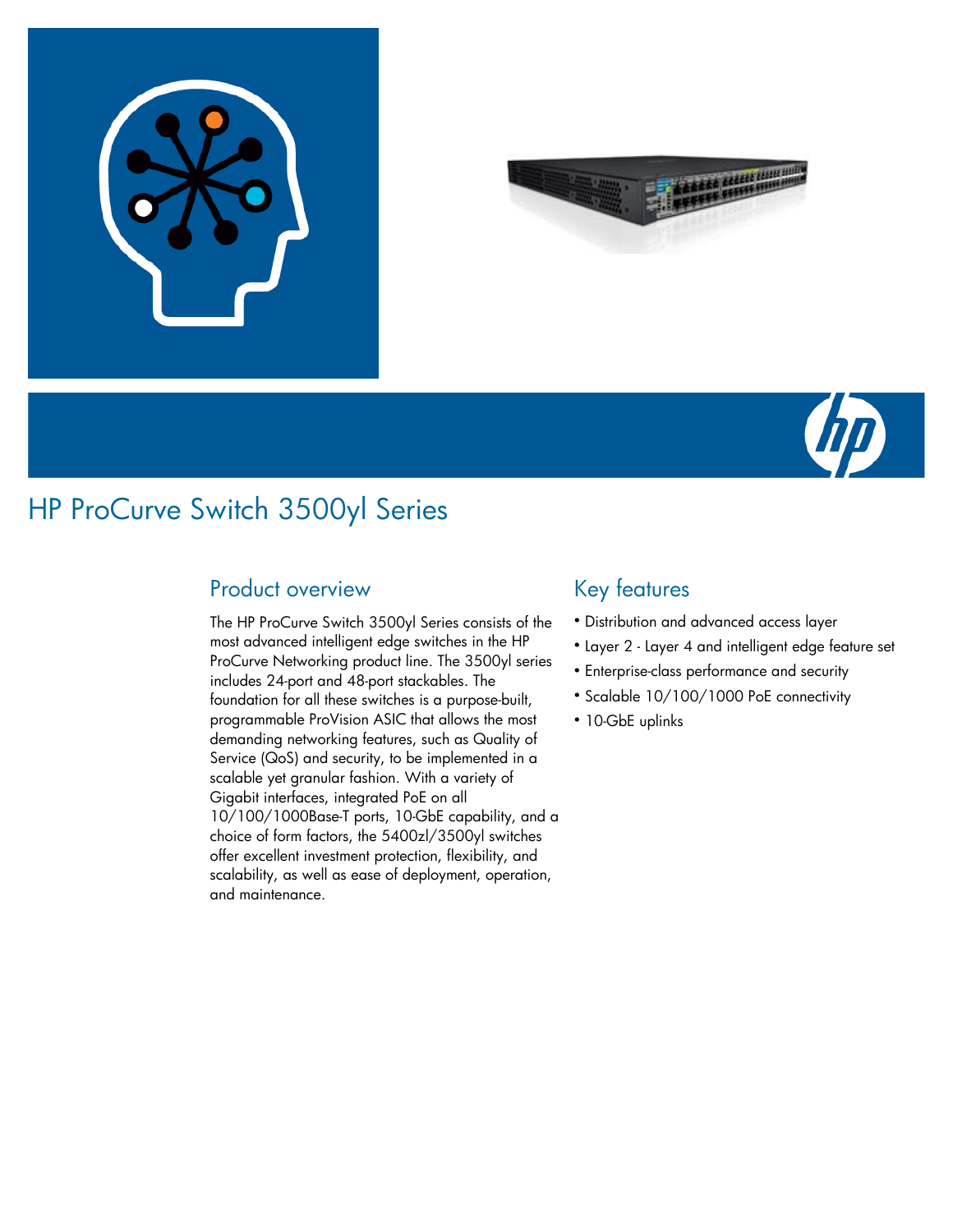#### Features and benefits

#### Industry-leading warranty



#### Management

• **Remote Intelligent Mirroring:** mirrors selected ingress/egress traffic based on ACL, port, MAC address, or VLAN to a local or remote 8200zl/6600/6200yl/5400zl/3500yl switch anywhere on the network

• **RMON, XRMON, and sFlow v5:** provide advanced monitoring and reporting capabilities for statistics, history, alarms, and events

• **IEEE 802.1AB Link Layer Discovery Protocol (LLDP):** automated device discovery protocol for easy mapping by network management applications

• **Uni-Directional Link Detection (UDLD):** monitors cable between two switches and shuts down the ports on both ends if the cable is broken turning the bi-directional link into uni-directional; this prevents network problems such as loops

• **Management simplicity:** ProCurve-common networking features and CLI implementation (common across ProCurve zl and yl switches)

• **Command authorization:** leverages RADIUS to link a custom list of CLI commands to individual network administrator's login; also provides an audit trail

• **Friendly port names:** allow assignment of descriptive names to ports

• **Dual flash images:** provides independent primary and secondary OS files for backup while upgrading

• **Multiple configuration files:** multiple configuration files can be stored to the flash image

#### **Connectivity**

#### **NEW IPv6:**

- **IPv6 host:** the switches can be managed and deployed at the edge of IPv6 networks

- **Dual stack (IPv4/IPv6):** provides transition mechanism from IPv4 to IPv6; supports connectivity for both protocols

- **MLD snooping:** forwards IPv6 multicast traffic to the appropriate interface; prevents IPv6 multicast traffic from flooding the network

- **IPv6 ACL/QoS:** supports ACL and QoS for IPv6 network traffic

- **IPv6 ready:** the switch hardware can support IPv6 routing, tunneling, and security; these features will be available when enabled via software update in follow-on releases

• **IEEE 802.3af Power over Ethernet:** provides up to 15.4 W per port to IEEE 802.3af compliant PoE powered devices such as IP phones, wireless access points, and security cameras

• **Pre-standard PoE support:** detects and provides power to pre-standard PoE devices; see list of supported devices in the product FAQ at www.ProCurve.com

• **Jumbo frames:** on Gigabit and 10-Gigabit ports, allow high-performance remote backup and disaster-recovery services

• **Auto-MDIX:** automatically adjusts for straight-through or crossover cables on all 10/100/1000 ports

#### Performance

• **High-speed/capacity architecture:** 153.6 Gbps crossbar switching fabric provides intra- and inter-module switching with 111.5 million pps throughput on the purpose-built ProVision ASICs

• **Selectable queue configurations:** increase performance by selecting the number of queues and associated memory buffering that best meet the requirements of your network applications

#### Resiliency and high availability

• **Virtual Router Redundancy Protocol (requires Premium License):** VRRP allows groups of two routers to dynamically back each other up to create highly available routed environments

\* For as long as you own the product, with next-business-day advance replacement (available in most countries). The following hardware products and their related series modules have a one-year hardware warranty with extensions available: HP ProCurve Routing Switch 9300m Series, HP ProCurve Switch 8100fl Series, HP ProCurve Network Access Controller 800, and HP ProCurve DCM Controller. The following hardware mobility products have a one-year hardware warranty with extensions available: HP ProCurve M111 Client Bridge, HP ProCurve MSM3xx-R Access Points, HP ProCurve MSM7xx Mobility and Access Controllers, HP ProCurve RF Manager IDS/IPS Systems, HP ProCurve MSM Power Supplies, HP ProCurve 1-Port Power Injector, and HP ProCurve CNMS Appliances. Disk drives in the HP ProCurve ONE Services zl Modules have a five year hardware warranty. Standalone software, upgrades, or licenses may have a different warranty duration. For details, refer to the ProCurve Software License, Warranty, and Support booklet at www.procurve.com/warranty.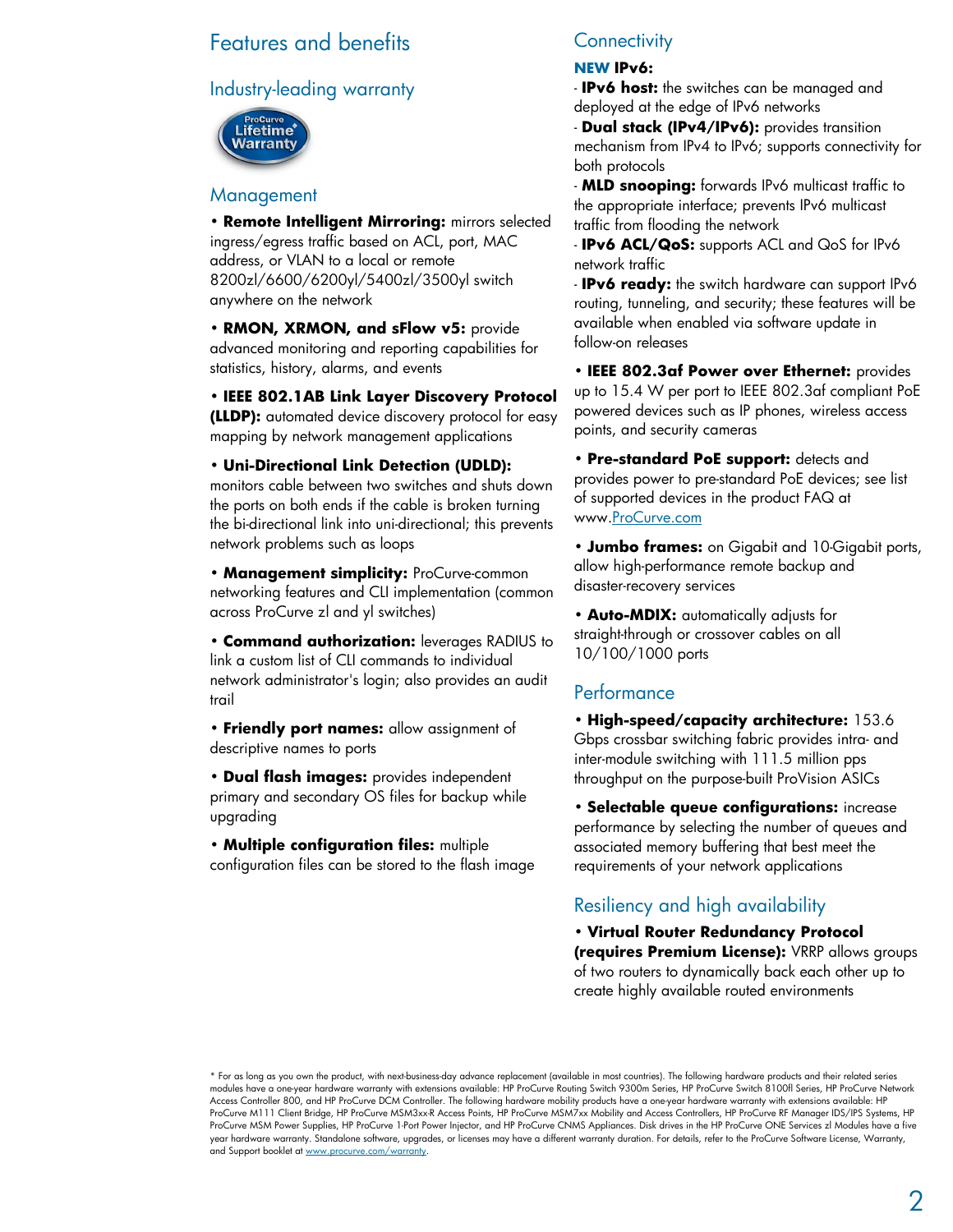#### • **IEEE 802.1s Multiple Spanning Tree**

**Protocol:** provides high link availability in multiple VLAN environments by allowing multiple spanning trees; encompasses IEEE 802.1D Spanning Tree Protocol and IEEE 802.1w Rapid Spanning Tree Protocol

#### **NEW Server-to-switch distributed trunking:**

allows a server to connect to two switches with one logical trunk that consists of multiple physical connections; enables load-balancing and increases resiliency

#### • **IEEE 802.3ad Link Aggregation Control Protocol (LACP) and ProCurve trunking:**

support up to 60 trunks, each with up to 8 links (ports) per trunk; trunking across modules is supported

• **Sparing simplicity:** ProCurve zl-common accessories (interface modules, power supplies)

#### Layer 2 switching

• **IEEE 802.1ad Q-in-Q (requires Premium**

**License):** increases the scalability of Ethernet network by providing a hierarchical structure; connects multiple LANs on high-speed campus or metro network

• **ProCurve switch meshing:** dynamically load-balances across multiple active redundant links to increase available aggregate bandwidth

• **VLAN support and tagging:** supports the IEEE 802.1Q standard and 2,048 VLANs simultaneously

• **IEEE 802.1v protocol VLANs:** isolate select non-IPv4 protocols automatically into their own VLANs

• **GARP VLAN Registration Protocol:** allows automatic learning and dynamic assignment of VLANs

#### Layer 3 services

• **UDP helper function:** UDP broadcasts can be directed across router interfaces to specific IP unicast or subnet broadcast addresses and prevent server spoofing for UDP services such as DHCP

• **Loopback interface address:** defines an address in RIP and OSPF that can always be reachable, improving diagnostic capability

#### Layer 3 routing

**NEW Static IP routing:** provides manually configured routing; includes ECMP capability

• **RIP:** provides RIPv1 and RIPv2 routing

• **OSPF (requires Premium License):** includes host-based ECMP to provide link redundancy/scalable bandwidth and NSSA

#### **Security**

• **Access control lists (ACLs):** provide filtering based on the IP field, source/destination IP address/subnet, and source/destination TCP/UDP port number on a per-VLAN or per-port basis

• **Multiple user authentication methods:** - **IEEE 802.1X users per port:** provides authentication of multiple IEEE 802.1X users per port; prevents user "piggybacking" on another user's IEEE

802.1X authentication - **Web-based authentication:** authenticates from Web browser for clients that do not support IEEE 802.1X supplicant; customized remediation can be processed on an external Web server

- **MAC-based authentication:** client is authenticated with the RADIUS server based on client's MAC address

- **Concurrent IEEE 802.1X, Web, and MAC authentication schemes per port:** switch port will accept up to 32 sessions of IEEE 802.1X, Web, and MAC authentications

• **Virus throttling:** detects traffic patterns typical of WORM-type viruses and either throttles or entirely prevents the ability of the virus to spread across the routed VLANs or bridged interfaces, without requiring external appliances

• **DHCP protection:** blocks DHCP packets from unauthorized DHCP servers, preventing denial-of-service attacks

• **Secure management access:** all access methods-CLI, GUI, or MIB-are securely encrypted through SSHv2, SSL, and/or SNMPv3

• **USB Secure Autorun (requires HP ProCurve Manager Plus):** deploys, diagnoses, and updates switch using USB flash drive; works with secure credential to prevent tampering

• **Switch CPU protection:** provides automatic protection against malicious network traffic trying to shut down the switch

• **ICMP throttling:** defeats ICMP denial-of-service attacks by enabling any switch port to automatically throttle ICMP traffic

• **Identity-driven ACL:** enables implementation of a highly granular and flexible access security policy and VLAN assignment specific to each authenticated network user

• **STP BPDU port protection:** blocks Bridge Protocol Data Units (BPDUs) on ports that do not require BPDUs, preventing forged BPDU attacks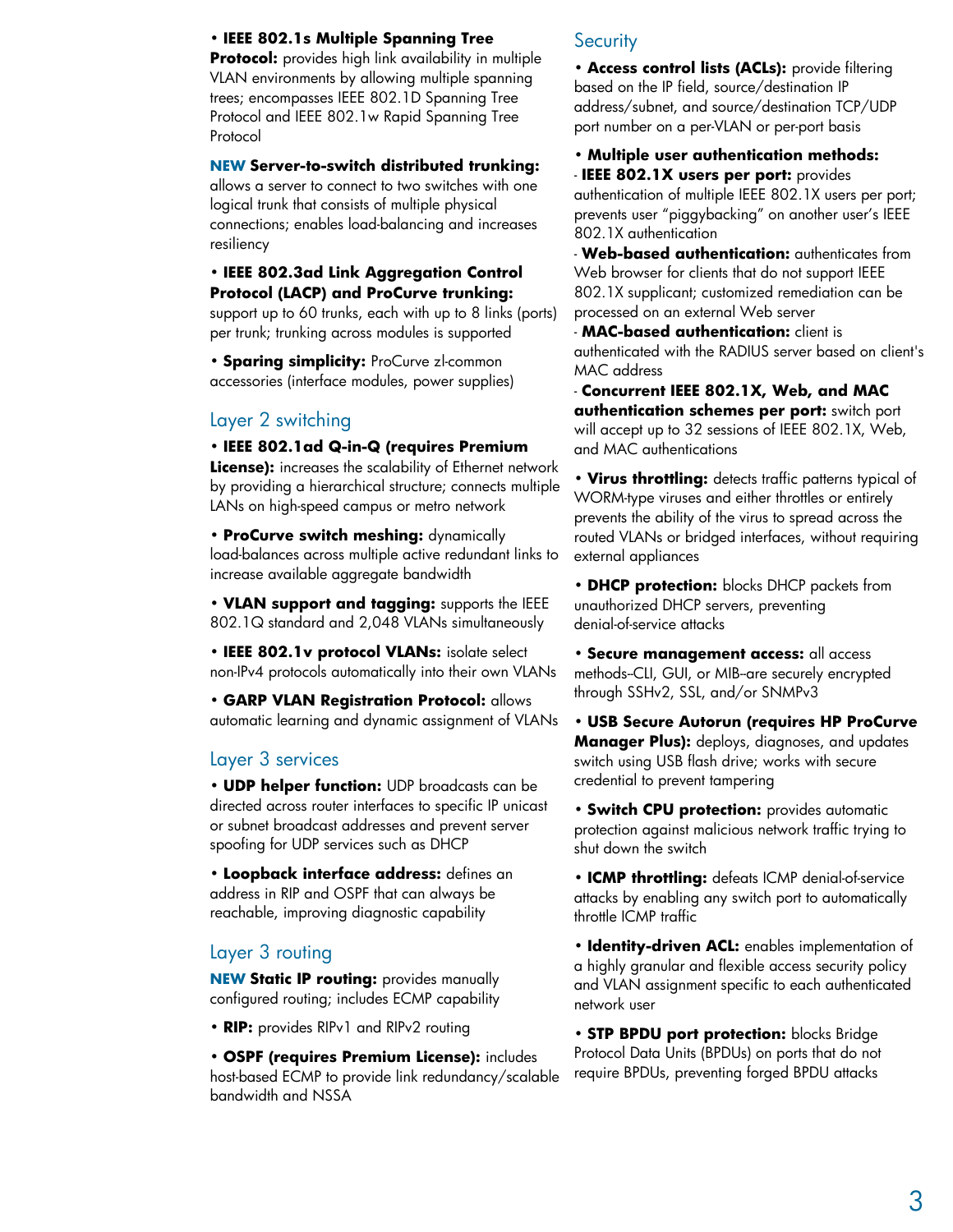• **Dynamic IP lockdown:** works with DHCP protection to block traffic from unauthorized hosts, preventing IP source address spoofing

• **Dynamic ARP protection:** blocks ARP broadcasts from unauthorized hosts, preventing eavesdropping or theft of network data

• **STP Root Guard:** protects root bridge from malicious attack or configuration mistakes

• **Detection of malicious attacks:** monitors ten types of network traffic and sends a warning when an anomaly that potentially can be caused by malicious attacks is detected

• **Port security:** allows access only to specified MAC addresses, which can be learned or specified by the administrator

• **MAC address lockout:** prevents configured particular MAC addresses from connecting to the network

• **Source-port filtering:** allows only specified ports to communicate with each other

• **RADIUS/TACACS+:** eases switch management security administration by using a password authentication server

• **Secure Shell (SSHv2):** encrypts all transmitted data for secure, remote command-line interface (CLI) access over IP networks

• **Secure Sockets Layer (SSL):** encrypts all HTTP traffic, allowing secure access to the browser-based management GUI in the switch

• **Secure FTP:** allows secure file transfer to/from the switch; protects against unwanted file downloads or unauthorized copying of switch configuration file

**NEW Management Interface Wizard:** CLI-based step-by-step configuration tool to help ensure that management interfaces such as SNMP, telnet, SSH, SSL, Web, and USB are secured to desired level

• **Switch management logon security:** can require either RADIUS or TACACS+ authentication for secure switch CLI logon

• **Security banner:** displays a customized security policy when users log in to the switch

#### **Convergence**

• **IP multicast routing (requires Premium License):** includes PIM Sparse and Dense modes to route IP multicast traffic

• **IP multicast snooping (data-driven IGMP):** automatically prevents flooding of IP multicast traffic

• **LLDP-MED (Media Endpoint Discovery):** a standard extension of LLDP that stores values for parameters such as QoS and VLAN to automatically configure network devices such as IP phones

• **RADIUS VLAN for voice:** uses standard RADIUS attribute and LLDP-MED to automatically configure VLAN for IP phones

• **PoE allocations:** supports multiple methods (automatic, IEEE 802.3af class, LLDP-MED, or user specified) to allocate PoE power for more efficient energy savings

#### Quality of Service (QoS)

**NEW Advanced classifier-based QoS:** classifies traffic using multiple match criteria based on L2/3/4 information; applies QoS policies such as setting priority level and rate limit to selected traffic per port or per VLAN

• **Layer 4 prioritization:** enables prioritization based on TCP/UDP port numbers

• **Traffic prioritization:** allows real-time traffic classification into eight priority levels mapped to eight queues

• **Bandwidth shaping:**

- **Port-based rate limiting:** per-port ingress/egress enforced maximum bandwidth

- **Classifier-based rate limiting:** use ACL to enforce maximum bandwidth for ingress traffic on each port

- **Guaranteed minimum:** per-port, per-queue egress-based guaranteed minimum bandwidth

• **Class of Service (CoS):** sets the IEEE 802.1p priority tag based on IP address, IP Type of Service (ToS), L3 protocol, TCP/UDP port number, source port, and DiffServ

#### Warranty and support

• **ProCurve Lifetime Warranty:** for as long as you own the product, with next-business-day advance replacement (available in most countries).

• **Electronic and telephone support:** limited electronic and telephone support is available from HP. Refer to the HP Web site at

www.procurve.com/support for details on the support provided and the period during which support is available.

• **Software releases:** refer to the HP Web site at www.procurve.com/support for details on the software releases provided and the period during which software releases are available.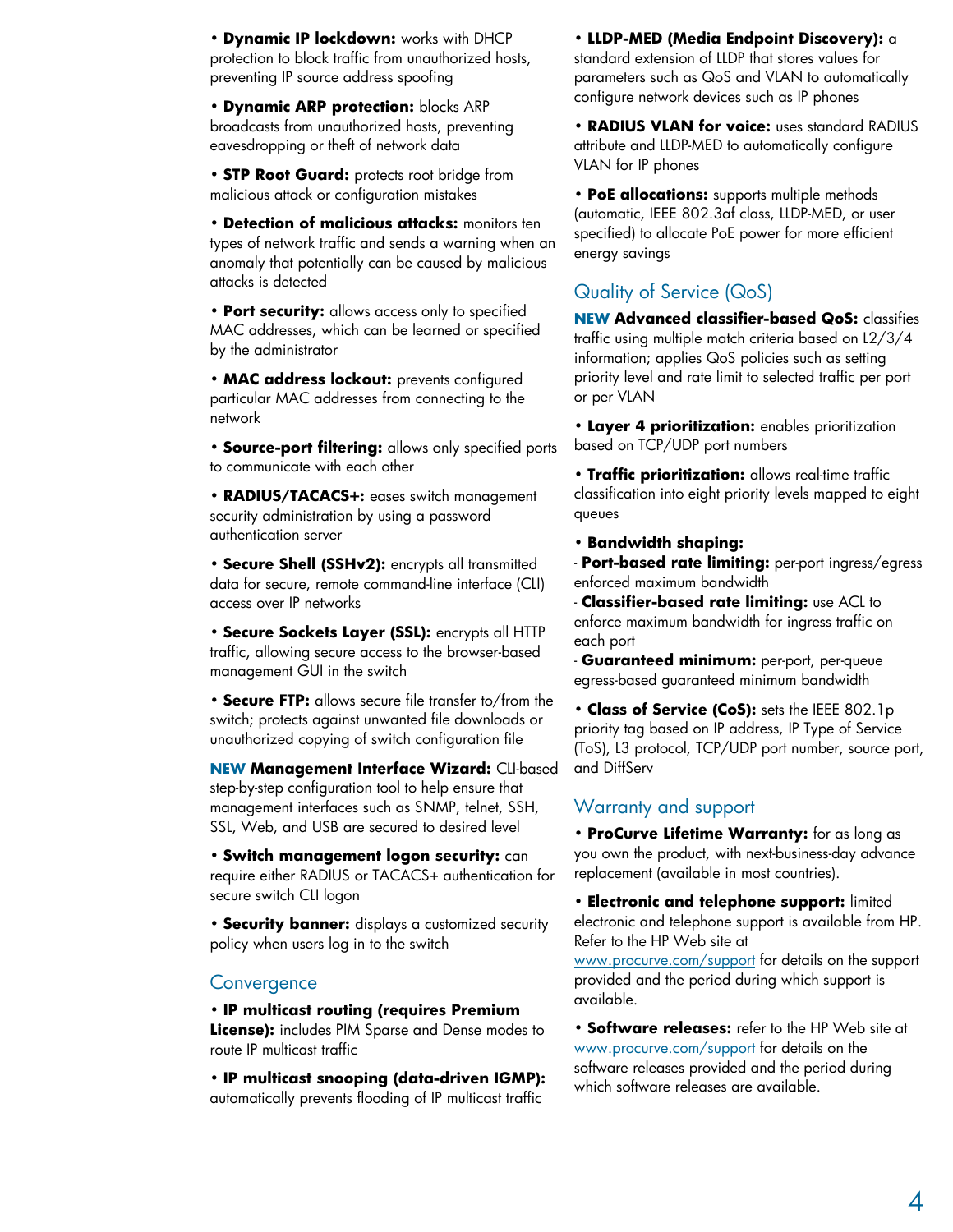# Specifications

|                                               |                                                                                                                                                                                                                                                                                                                                                                                                                                                                                                                                                                                                                                       | <b>ED INDUCES SURFUE STATISTICS</b>                                                                                                                                                                                                                                                                                                                                                                                                                                                                                                                                                                                                   |  |
|-----------------------------------------------|---------------------------------------------------------------------------------------------------------------------------------------------------------------------------------------------------------------------------------------------------------------------------------------------------------------------------------------------------------------------------------------------------------------------------------------------------------------------------------------------------------------------------------------------------------------------------------------------------------------------------------------|---------------------------------------------------------------------------------------------------------------------------------------------------------------------------------------------------------------------------------------------------------------------------------------------------------------------------------------------------------------------------------------------------------------------------------------------------------------------------------------------------------------------------------------------------------------------------------------------------------------------------------------|--|
|                                               | HP ProCurve Switch 3500yl-24G-PWR Intelligent Edge (J8692A)                                                                                                                                                                                                                                                                                                                                                                                                                                                                                                                                                                           | HP ProCurve Switch 3500yl-48G-PWR Intelligent Edge (J8693A)                                                                                                                                                                                                                                                                                                                                                                                                                                                                                                                                                                           |  |
| Ports                                         | 1 open module slot                                                                                                                                                                                                                                                                                                                                                                                                                                                                                                                                                                                                                    | 1 open module slot                                                                                                                                                                                                                                                                                                                                                                                                                                                                                                                                                                                                                    |  |
|                                               | 20 auto-sensing 10/100/1000 ports (IEEE 802.3 Type 10Base-T, IEEE 802.3u<br>Type 100Base-TX, IEEE 802.3ab Type 1000Base-T); Media Type: Auto-MDIX;<br>Duplex: 10Base-T/100Base-TX: half or full; 1000Base-T: full only                                                                                                                                                                                                                                                                                                                                                                                                                | 44 auto-sensing 10/100/1000 ports (IEEE 802.3 Type 10Base-T, IEEE 802.3u<br>Type 100Base-TX, IEEE 802.3ab Type 1000Base-T); Media Type: Auto-MDIX;<br>Duplex: 10Base-T/100Base-TX: half or full; 1000Base-T: full only                                                                                                                                                                                                                                                                                                                                                                                                                |  |
|                                               | 1 RS-232C DB-9 console port                                                                                                                                                                                                                                                                                                                                                                                                                                                                                                                                                                                                           | 1 RS-232C DB-9 console port                                                                                                                                                                                                                                                                                                                                                                                                                                                                                                                                                                                                           |  |
|                                               | 4 dual-personality ports; each port can be used as either an RJ-45<br>10/100/1000 port (IEEE 802.3 Type 10Base-T; IEEE 802.3u Type<br>100Base-TX; IEEE 802.3ab 1000Base-T Gigabit Ethernet) with PoE or an open<br>mini-GBIC slot (for use with mini-GBIC transceivers)                                                                                                                                                                                                                                                                                                                                                               | 4 dual-personality ports; each port can be used as either an RJ-45<br>10/100/1000 port (IEEE 802.3 Type 10Base-T; IEEE 802.3u Type<br>100Base-TX; IEEE 802.3ab 1000Base-T Gigabit Ethernet) with PoE or an open<br>mini-GBIC slot (for use with mini-GBIC transceivers)                                                                                                                                                                                                                                                                                                                                                               |  |
|                                               | Supports a maximum of 4 10-GbE ports                                                                                                                                                                                                                                                                                                                                                                                                                                                                                                                                                                                                  | Supports a maximum of 4 10-GbE ports                                                                                                                                                                                                                                                                                                                                                                                                                                                                                                                                                                                                  |  |
| <b>Physical characteristics</b>               |                                                                                                                                                                                                                                                                                                                                                                                                                                                                                                                                                                                                                                       |                                                                                                                                                                                                                                                                                                                                                                                                                                                                                                                                                                                                                                       |  |
| Dimensions<br>Weight                          | 15.43(d) x 17.44(w) x 1.73(h) in. (39.2 x 44.3 x 4.4 cm) (1U height)<br>14.11 lb. (6.4 kg)                                                                                                                                                                                                                                                                                                                                                                                                                                                                                                                                            | 16.93(d) x 17.44(w) x 1.73(h) in. (43.0 x 44.3 x 4.4 cm) (1U height)<br>16.09 lb. (7.3 kg)                                                                                                                                                                                                                                                                                                                                                                                                                                                                                                                                            |  |
| Memory and processor                          |                                                                                                                                                                                                                                                                                                                                                                                                                                                                                                                                                                                                                                       |                                                                                                                                                                                                                                                                                                                                                                                                                                                                                                                                                                                                                                       |  |
| 10G Module                                    | ARM9 @ 200 MHz; packet buffer size: 36 Mb QDR SDRAM                                                                                                                                                                                                                                                                                                                                                                                                                                                                                                                                                                                   | ARM9 @ 200 MHz; packet buffer size: 36 Mb QDR SDRAM                                                                                                                                                                                                                                                                                                                                                                                                                                                                                                                                                                                   |  |
| Management Module                             | Stackable memory and processor: Freescale PowerPC 8540 @ 666 MHz, 4 MB<br>flash, 128 MB compact flash, 256 MB DDR SDRAM                                                                                                                                                                                                                                                                                                                                                                                                                                                                                                               | Stackable memory and processor: Freescale PowerPC 8540 @ 666 MHz, 4 MB<br>flash Mb, 128 MB compact flash, 256 MB DDR SDRAM                                                                                                                                                                                                                                                                                                                                                                                                                                                                                                            |  |
| Mounting                                      | Mounts in an EIA-standard 19 in. telco rack or equipment cabinet (hardware<br>included); horizontal surface mounting only                                                                                                                                                                                                                                                                                                                                                                                                                                                                                                             | Mounts in an EIA-standard 19 in. telco rack or equipment cabinet (hardware<br>included); horizontal surface mounting only                                                                                                                                                                                                                                                                                                                                                                                                                                                                                                             |  |
| Performance                                   |                                                                                                                                                                                                                                                                                                                                                                                                                                                                                                                                                                                                                                       |                                                                                                                                                                                                                                                                                                                                                                                                                                                                                                                                                                                                                                       |  |
| 1000 Mb Latency                               | $<$ 3.7 $\mu$ s (FIFO 64-byte packets)                                                                                                                                                                                                                                                                                                                                                                                                                                                                                                                                                                                                | $<$ 3.7 $\mu$ s (FIFO 64-byte packets)                                                                                                                                                                                                                                                                                                                                                                                                                                                                                                                                                                                                |  |
| 10 Gbps Latency                               | $< 2.1 \mu s$ (FIFO 64-byte packets)                                                                                                                                                                                                                                                                                                                                                                                                                                                                                                                                                                                                  | $< 2.1 \mu s$ (FIFO 64-byte packets)                                                                                                                                                                                                                                                                                                                                                                                                                                                                                                                                                                                                  |  |
| Throughput                                    | up to 75.7 million pps                                                                                                                                                                                                                                                                                                                                                                                                                                                                                                                                                                                                                | up to 111.5 million pps                                                                                                                                                                                                                                                                                                                                                                                                                                                                                                                                                                                                               |  |
| Routing/Switching capacity                    | 101.8 Gbps                                                                                                                                                                                                                                                                                                                                                                                                                                                                                                                                                                                                                            | 149.8 Gbps                                                                                                                                                                                                                                                                                                                                                                                                                                                                                                                                                                                                                            |  |
| Switch fabric speed                           | 105.6 Gbps                                                                                                                                                                                                                                                                                                                                                                                                                                                                                                                                                                                                                            | 153.6 Gbps                                                                                                                                                                                                                                                                                                                                                                                                                                                                                                                                                                                                                            |  |
| Routing table size                            | 10,000 entries                                                                                                                                                                                                                                                                                                                                                                                                                                                                                                                                                                                                                        | 10,000 entries                                                                                                                                                                                                                                                                                                                                                                                                                                                                                                                                                                                                                        |  |
| Environment                                   |                                                                                                                                                                                                                                                                                                                                                                                                                                                                                                                                                                                                                                       |                                                                                                                                                                                                                                                                                                                                                                                                                                                                                                                                                                                                                                       |  |
| Operating temperature                         | 32°F to 131°F (0°C to 55°C); 32°F to 104°F (40°C) when used with any X2<br>10-GbE                                                                                                                                                                                                                                                                                                                                                                                                                                                                                                                                                     | 32°F to 131°F (0°C to 55°C); 32°F to 104°F (40°C) when used with any X2<br>10-GbE                                                                                                                                                                                                                                                                                                                                                                                                                                                                                                                                                     |  |
| Operating relative humidity                   | 15% to 95% @ 104°F (40°C), non-condensing                                                                                                                                                                                                                                                                                                                                                                                                                                                                                                                                                                                             | 15% to 95% @ 104°F (40°C), non-condensing                                                                                                                                                                                                                                                                                                                                                                                                                                                                                                                                                                                             |  |
| Non-operating/Storage temperature             | -40°F to 158°F (-40°C to 70°C)                                                                                                                                                                                                                                                                                                                                                                                                                                                                                                                                                                                                        | $-40^{\circ}$ F to 158°F (-40°C to 70°C)                                                                                                                                                                                                                                                                                                                                                                                                                                                                                                                                                                                              |  |
| Non-operating/Storage relative humidity       | 15% to 90% @ 149°F (65°C), non-condensing                                                                                                                                                                                                                                                                                                                                                                                                                                                                                                                                                                                             | 15% to 95% @ 149°F (65°C), non-condensing                                                                                                                                                                                                                                                                                                                                                                                                                                                                                                                                                                                             |  |
| Altitude                                      | up to 15,000 ft. (4.6 km)                                                                                                                                                                                                                                                                                                                                                                                                                                                                                                                                                                                                             | up to 15,000 ft. (4.6 km)                                                                                                                                                                                                                                                                                                                                                                                                                                                                                                                                                                                                             |  |
| Acoustic<br><b>Electrical characteristics</b> | Power: 52.7 dB, Pressure: 44.8 dB ISO 7779, ISO 9296                                                                                                                                                                                                                                                                                                                                                                                                                                                                                                                                                                                  | Power: 55.1 dB, Pressure: 45.3 dB ISO 7779, ISO 9296                                                                                                                                                                                                                                                                                                                                                                                                                                                                                                                                                                                  |  |
|                                               |                                                                                                                                                                                                                                                                                                                                                                                                                                                                                                                                                                                                                                       | Achieved Miercom Certified Green Award                                                                                                                                                                                                                                                                                                                                                                                                                                                                                                                                                                                                |  |
| Description                                   | The switch automatically adjusts to any voltage between 100-127 and 200-240<br>volts and either 50 or 60 Hz                                                                                                                                                                                                                                                                                                                                                                                                                                                                                                                           | The switch automatically adjusts to any voltage between 100-127 and 200-240<br>volts with either 50 or 60 Hz                                                                                                                                                                                                                                                                                                                                                                                                                                                                                                                          |  |
| Maximum heat dissipation                      | 670 BTU/hr (706 kJ/hr), (max. non-PoE); 940 BTU/hr (991 kJ/hr) (max. using<br>PoE)                                                                                                                                                                                                                                                                                                                                                                                                                                                                                                                                                    | 810 BTU/hr (854 kJ/hr), (max. non-PoE); 1,090 BTU/hr (1149 kJ/hr) (max.<br>using PoE)                                                                                                                                                                                                                                                                                                                                                                                                                                                                                                                                                 |  |
| Voltage                                       | 100-127 / 200-240 VAC                                                                                                                                                                                                                                                                                                                                                                                                                                                                                                                                                                                                                 | 100-127 / 200-240 VAC                                                                                                                                                                                                                                                                                                                                                                                                                                                                                                                                                                                                                 |  |
| Current                                       | 10.0 / 5.0 A                                                                                                                                                                                                                                                                                                                                                                                                                                                                                                                                                                                                                          | 10.0 / 5.0 A                                                                                                                                                                                                                                                                                                                                                                                                                                                                                                                                                                                                                          |  |
| Idle power                                    | 98 W                                                                                                                                                                                                                                                                                                                                                                                                                                                                                                                                                                                                                                  | 142 W                                                                                                                                                                                                                                                                                                                                                                                                                                                                                                                                                                                                                                 |  |
| Power consumption                             | 615W                                                                                                                                                                                                                                                                                                                                                                                                                                                                                                                                                                                                                                  | 693W<br>50 / 60 Hz                                                                                                                                                                                                                                                                                                                                                                                                                                                                                                                                                                                                                    |  |
| Frequency                                     | 50 / 60 Hz                                                                                                                                                                                                                                                                                                                                                                                                                                                                                                                                                                                                                            |                                                                                                                                                                                                                                                                                                                                                                                                                                                                                                                                                                                                                                       |  |
| Notes                                         | Idle power is the power consumption of the base system with no traffic.<br>Maximum power rating and maximum heat dissipation are the worst-case<br>theoretical maximum numbers provided for planning the infrastructure with fully<br>loaded PoE (if equipped), 100% traffic, all ports plugged in, and all modules<br>populated.<br>Maximum power draw if not using any PoE power is 200 W (1.8 A @ 110 V,<br>0.9 A @ 220 V). Full load switch only heat spec listed above subtracts heat<br>dissipated in external PoE powered devices. Heat dissipation does not include<br>heat dissipated by the PoE powered devices themselves. | Idle power is the power consumption of the base system with no traffic.<br>Maximum power rating and maximum heat dissipation are the worst-case<br>theoretical maximum numbers provided for planning the infrastructure with fully<br>loaded PoE (if equipped), 100% traffic, all ports plugged in, and all modules<br>populated.<br>Maximum power draw if not using any PoE power is 200 W (1.8 A @ 110 V,<br>0.9 A @ 220 V). Full load switch only heat spec listed above subtracts heat<br>dissapated in external PoE powered devices. Heat dissipation does not include<br>heat dissipated by the PoE powered devices themselves. |  |
| Safety                                        | CSA 22.2 No. 60950; UL 60950; IEC 60950; EN 60950                                                                                                                                                                                                                                                                                                                                                                                                                                                                                                                                                                                     | CSA 22.2 No. 60950; UL 60950; IEC 60950; EN 60950                                                                                                                                                                                                                                                                                                                                                                                                                                                                                                                                                                                     |  |
| Emissions                                     | FCC Class A; VCCI Class A; EN 55022/CISPR 22 Class A                                                                                                                                                                                                                                                                                                                                                                                                                                                                                                                                                                                  | FCC Class A; VCCI Class A; EN 55022/CISPR 22 Class A                                                                                                                                                                                                                                                                                                                                                                                                                                                                                                                                                                                  |  |
|                                               |                                                                                                                                                                                                                                                                                                                                                                                                                                                                                                                                                                                                                                       |                                                                                                                                                                                                                                                                                                                                                                                                                                                                                                                                                                                                                                       |  |

Immunity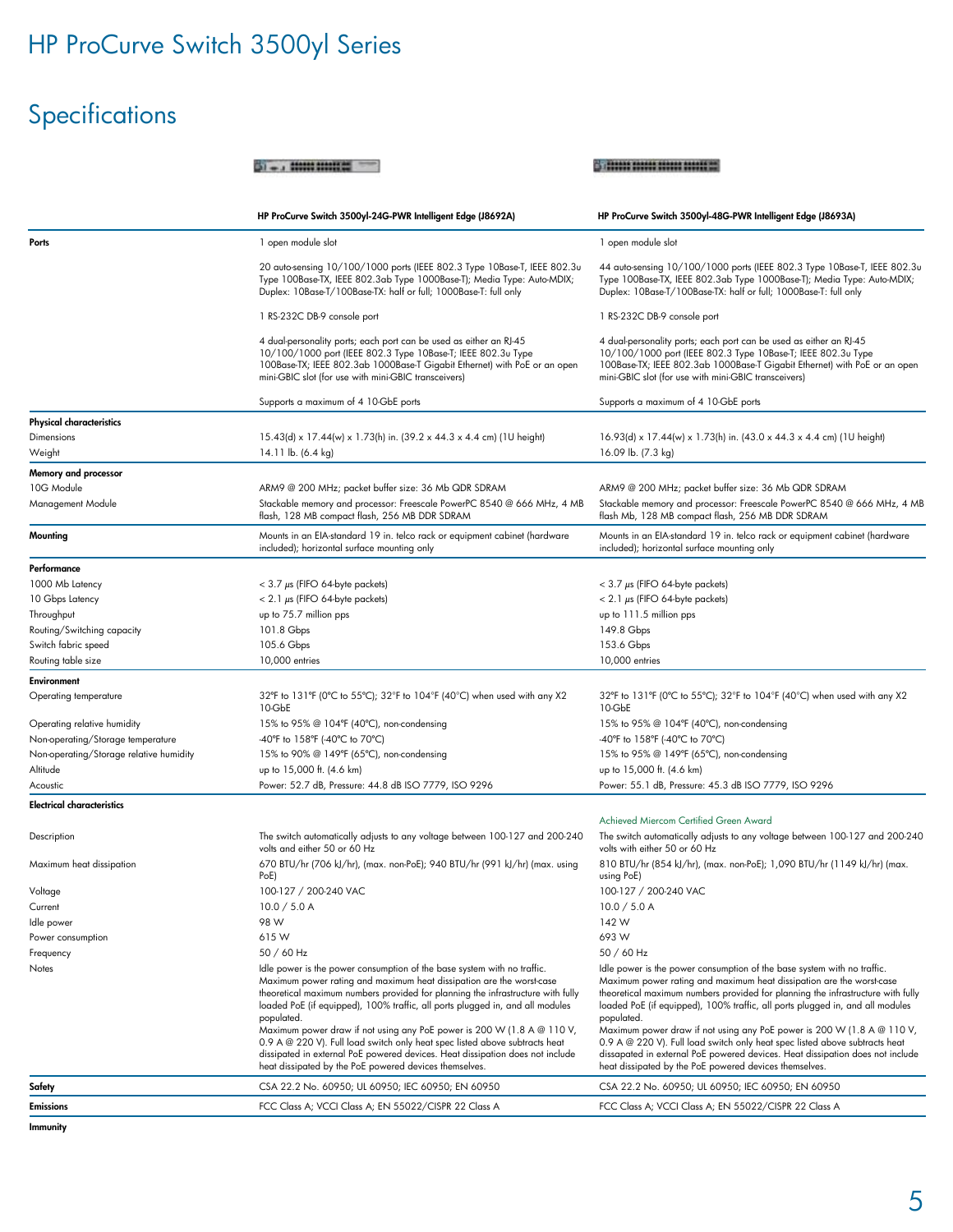# HP ProCurve Switch 3500yl Series

# Specifications (continued)

|                                                                                                                                                                    |                                                                                                                                                                                                                                                                                                                                                                                                                                                                                                                                                                                                                                                                                                                                                                                                                                                                                                                                                                                                                                                                                                                                                   | HP ProCurve Switch 3500yl-24G-PWR Intelligent Edge (J8692A)                                                                                                                                                                                                                                                                                                                                                                                                                                                                                                                                                                                                                                                                                                                                                                                                                                                                                                                                                                                                                   |                                                                                                                                                                                                                                                                                                                                                                                                                                                                                                                                    | HP ProCurve Switch 3500yl-48G-PWR Intelligent Edge (J8693A)                                                                                                                                                                                                                                                                                                                                                                                                                                                                                                                                                                                                                                                                                                                                                                                                                                                                                                                                                                                                                               |  |
|--------------------------------------------------------------------------------------------------------------------------------------------------------------------|---------------------------------------------------------------------------------------------------------------------------------------------------------------------------------------------------------------------------------------------------------------------------------------------------------------------------------------------------------------------------------------------------------------------------------------------------------------------------------------------------------------------------------------------------------------------------------------------------------------------------------------------------------------------------------------------------------------------------------------------------------------------------------------------------------------------------------------------------------------------------------------------------------------------------------------------------------------------------------------------------------------------------------------------------------------------------------------------------------------------------------------------------|-------------------------------------------------------------------------------------------------------------------------------------------------------------------------------------------------------------------------------------------------------------------------------------------------------------------------------------------------------------------------------------------------------------------------------------------------------------------------------------------------------------------------------------------------------------------------------------------------------------------------------------------------------------------------------------------------------------------------------------------------------------------------------------------------------------------------------------------------------------------------------------------------------------------------------------------------------------------------------------------------------------------------------------------------------------------------------|------------------------------------------------------------------------------------------------------------------------------------------------------------------------------------------------------------------------------------------------------------------------------------------------------------------------------------------------------------------------------------------------------------------------------------------------------------------------------------------------------------------------------------|-------------------------------------------------------------------------------------------------------------------------------------------------------------------------------------------------------------------------------------------------------------------------------------------------------------------------------------------------------------------------------------------------------------------------------------------------------------------------------------------------------------------------------------------------------------------------------------------------------------------------------------------------------------------------------------------------------------------------------------------------------------------------------------------------------------------------------------------------------------------------------------------------------------------------------------------------------------------------------------------------------------------------------------------------------------------------------------------|--|
| EN<br>ESD<br>Radiated<br>EFT/Burst<br>Surge<br>Conducted<br>Power frequency magnetic field<br>Voltage dips and interruptions<br>Harmonics<br>Flicker<br>Management | EN 55024, CISPR 24<br>IEC 61000-4-2; 4 kV CD, 8 kV AD<br>IEC 61000-4-3; 3 V/m<br>IEC 61000-4-4; 1.0 kV (power line), 0.5 kV (signal line)<br>IEC 61000-4-5; 1 kV/2 kV AC<br>IEC 61000-4-6; 3 V<br>IEC 61000-4-8; 1 A/m, 50 or 60 Hz<br>IEC 61000-4-11; >95% reduction, 0.5 period; 30% reduction, 25 periods<br>EN 61000-3-2, IEC 61000-3-2<br>EN 61000-3-3, IEC 61000-3-3<br>HP ProCurve Manager Plus; HP ProCurve Manager (included); command-line<br>interface; Web browser; configuration menu; out-of-band management (serial                                                                                                                                                                                                                                                                                                                                                                                                                                                                                                                                                                                                                |                                                                                                                                                                                                                                                                                                                                                                                                                                                                                                                                                                                                                                                                                                                                                                                                                                                                                                                                                                                                                                                                               | EN 55024, CISPR 24<br>IEC 61000-4-2; 4 kV CD, 8 kV AD<br>IEC 61000-4-3; 3 V/m<br>IEC 61000-4-4; 1.0 kV (power line), 0.5 kV (signal line)<br>IEC 61000-4-5; 1 kV/2 kV AC<br>IEC 61000-4-6; 3 V<br>IEC 61000-4-8; 1 A/m, 50 or 60 Hz<br>IEC 61000-4-11; >95% reduction, 0.5 period; 30% reduction, 25 periods<br>EN 61000-3-2, IEC 61000-3-2<br>EN 61000-3-3, IEC 61000-3-3<br>HP ProCurve Manager Plus; HP ProCurve Manager (included); command-line<br>interface; Web browser; configuration menu; out-of-band management (serial |                                                                                                                                                                                                                                                                                                                                                                                                                                                                                                                                                                                                                                                                                                                                                                                                                                                                                                                                                                                                                                                                                           |  |
| Notes                                                                                                                                                              | RS-232C)<br>When using mini-GBICs with this product, mini-GBICs with revision "B" or later<br>(product number ends with the letter "B" or later, e.g., J4858B, J4859C) are<br>required.                                                                                                                                                                                                                                                                                                                                                                                                                                                                                                                                                                                                                                                                                                                                                                                                                                                                                                                                                           | RS-232C)<br>required.                                                                                                                                                                                                                                                                                                                                                                                                                                                                                                                                                                                                                                                                                                                                                                                                                                                                                                                                                                                                                                                         |                                                                                                                                                                                                                                                                                                                                                                                                                                                                                                                                    | When using mini-GBICs with this product, mini-GBICs with revision "B" or later<br>(product number ends with the letter "B" or later, e.g., J4858B, J4859C) are                                                                                                                                                                                                                                                                                                                                                                                                                                                                                                                                                                                                                                                                                                                                                                                                                                                                                                                            |  |
| <b>Services</b>                                                                                                                                                    | Refer to the HP Web site at www.procurve.com/services for details on the<br>service-level descriptions and product numbers. For details about services and<br>response times in your area, please contact your local HP sales office.                                                                                                                                                                                                                                                                                                                                                                                                                                                                                                                                                                                                                                                                                                                                                                                                                                                                                                             | Refer to the HP Web site at www.procurve.com/services for details on the<br>service-level descriptions and product numbers. For details about services and<br>response times in your area, please contact your local HP sales office.                                                                                                                                                                                                                                                                                                                                                                                                                                                                                                                                                                                                                                                                                                                                                                                                                                         |                                                                                                                                                                                                                                                                                                                                                                                                                                                                                                                                    |                                                                                                                                                                                                                                                                                                                                                                                                                                                                                                                                                                                                                                                                                                                                                                                                                                                                                                                                                                                                                                                                                           |  |
| <b>Standards and protocols</b><br>(applies to all products in series)                                                                                              | <b>Device management</b><br>RFC 1591 DNS (client)<br>HTML and telnet management<br><b>General protocols</b><br>IEEE 802.1ad Q-in-Q (Premium License)<br>IEEE 802.1D MAC Bridges<br>IEEE 802.1p Priority<br>IEEE 802.1Q VLANs<br>IEEE 802.1s Multiple Spanning Trees<br>IEEE 802.1v VLAN classification by Protocol and<br>Port<br>IEEE 802.1w Rapid Reconfiguration of Spanning<br>Tree<br>IEEE 802.3ad Link Aggregation Control Protocol<br>(LACP)<br>IEEE 802.3af Power over Ethernet<br>IEEE 802.3x Flow Control<br>RFC 768 UDP<br>RFC 783 TFTP Protocol (revision 2)<br>RFC 792 ICMP<br>RFC 793 TCP<br><b>UDLD</b> (Uni-directional Link Detection)<br>RFC 826 ARP<br>RFC 854 TELNET<br>RFC 868 Time Protocol<br>RFC 951 BOOTP<br>RFC 1058 RIPv1<br>RFC 1350 TFTP Protocol (revision 2)<br><b>RFC 1519 CIDR</b><br>RFC 1542 BOOTP Extensions<br>RFC 2030 Simple Network Time Protocol (SNTP)<br>v4<br>RFC 2131 DHCP<br>RFC 2453 RIP <sub>v2</sub><br>RFC 2548 (MS-RAS-Vendor only)<br>RFC 3046 DHCP Relay Agent Information Option<br>RFC 3576 Ext to RADIUS (CoA only)<br>RFC 3768 VRRP (Premium License)<br>RFC 4675 RADIUS VLAN & Priority | <b>IP</b> multicast<br>RFC 3376 IGMPv3 (host joins only)<br>RFC 3973 Draft 2 PIM Dense Mode (Premium<br>License)<br>RFC 4601 Draft 10 PIM Sparse Mode (Premium<br>License)<br>IPv6<br>RFC 1981 IPv6 Path MTU Discovery<br>RFC 2460 IPv6 Specification<br>RFC 2710 Multicast Listener Discovery (MLD) for<br>IP <sub>v</sub> 6<br>RFC 2925 Remote Operations MIB (Ping only)<br>RFC 3019 MLDv1 MIB<br>RFC 3315 DHCPv6 (client only)<br>RFC 3513 IPv6 Addressing Architecture<br>RFC 3596 DNS Extension for IPv6<br>RFC 3810 MLDv2 (host joins only)<br>RFC 4022 MIB for TCP<br>RFC 4113 MIB for UDP<br>RFC 4251 SSHv6 Architecture<br>RFC 4252 SSHv6 Authentication<br>RFC 4253 SSHv6 Transport Layer<br>RFC 4254 SSHv6 Connection<br>RFC 4293 MIB for IP<br>RFC 4419 Key Exchange for SSH<br>RFC 4443 ICMPv6<br>RFC 4541 IGMP & MLD Snooping Switch<br>RFC 4861 IPv6 Neighbor Discovery<br>RFC 4862 IPv6 Stateless Address<br>Auto-configuration<br>MIBs<br><b>RFC 1213 MIB II</b><br>RFC 1493 Bridge MIB<br>RFC 1724 RIPv2 MIB<br>RFC 1850 OSPFv2 MIB<br>RFC 2021 RMONv2 MIB |                                                                                                                                                                                                                                                                                                                                                                                                                                                                                                                                    | RFC 2096 IP Forwarding Table MIB<br>RFC 2613 SMON MIB<br>RFC 2618 RADIUS Client MIB<br>RFC 2620 RADIUS Accounting MIB<br>RFC 2665 Ethernet-Like-MIB<br>RFC 2668 802.3 MAU MIB<br>RFC 2674 802.1p and IEEE 802.1Q Bridge MIB<br>RFC 2737 Entity MIB (Version 2)<br>RFC 2787 VRRP MIB<br>RFC 2863 The Interfaces Group MIB<br>RFC 2925 Ping MIB<br>Network management<br>IEEE 802.1AB Link Layer Discovery Protocol (LLDP)<br>RFC 2819 Four groups of RMON: 1 (statistics), 2<br>(history), 3 (alarm) and 9 (events)<br>RFC 3176 sFlow<br>ANSI/TIA-1057 LLDP Media Endpoint Discovery<br>(LLDP-MED)<br>SNMPv1/v2c/v3<br><b>XRMON</b><br><b>OSPF</b><br>RFC 2328 OSPFv2 (Premium License)<br>RFC 3101 OSPF NSSA<br>QoS/Cos<br>RFC 2474 DiffServ Precedence, including 8<br>queues/port<br>RFC 2597 DiffServ Assured Forwarding (AF)<br>RFC 2598 DiffServ Expedited Forwarding (EF)<br>Security<br>IEEE 802.1X Port Based Network Access Control<br>RFC 1492 TACACS+<br>RFC 2865 RADIUS (client only)<br>RFC 2866 RADIUS Accounting<br>Secure Sockets Layer (SSL)<br>SSHv1/SSHv2 Secure Shell |  |